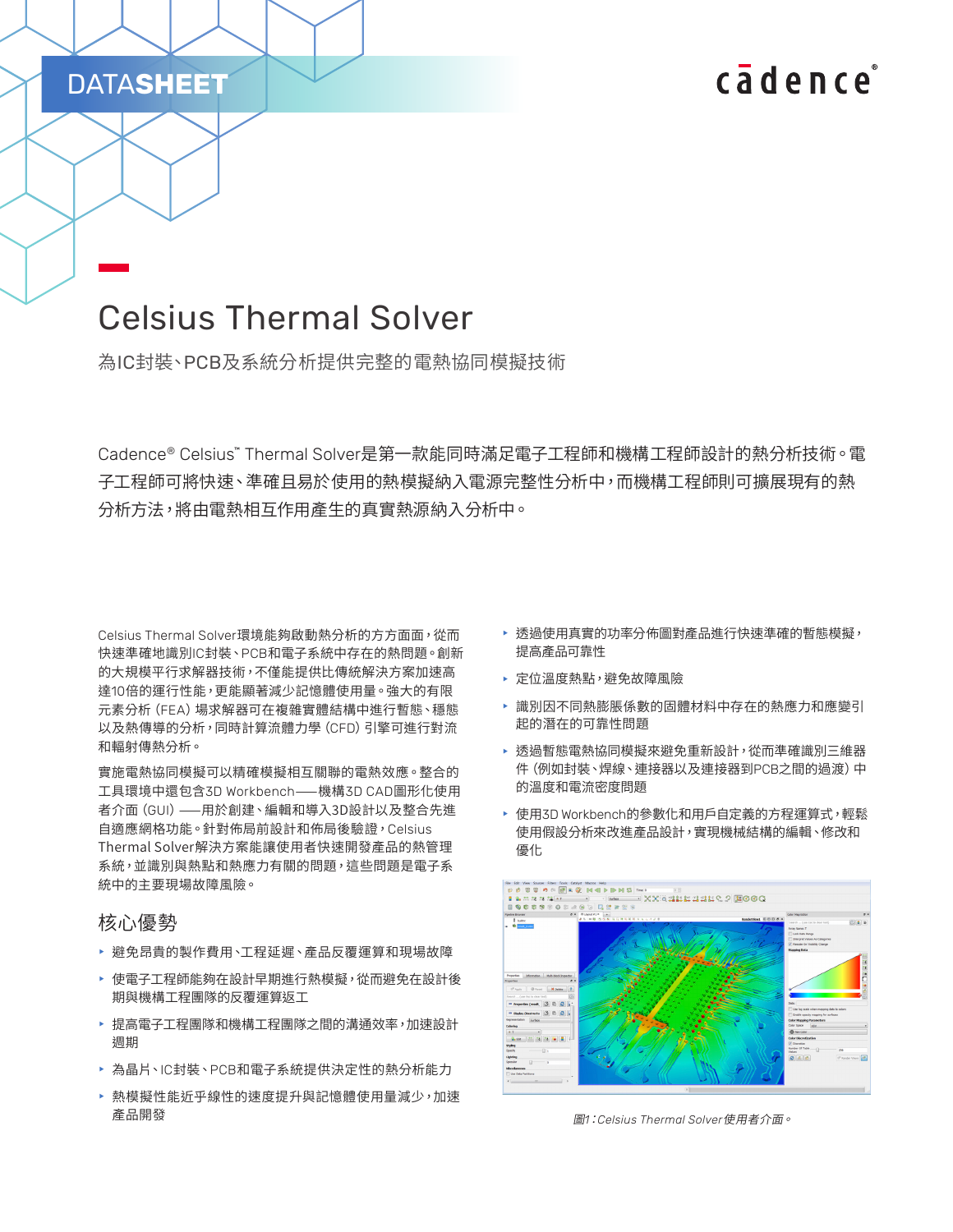## 產品特性

#### 大規模平行運算求解器

在執行運算模擬時,傳統的大型結構要麼被大大簡化,要麼被分 割成多個較小的結構以便使用最大、最強的計算資源進行分析。 相比之下,Celsius Thermal Solver中配備的大規模平行運算求解 器則是創新的解決方案:透過並存執行3D結構求解所需的數學任 務來利用多核心計算資源。這些任務可以在一台電腦的多個核心 內或多台電腦上平行處理,從而將解算複雜結構的時間縮短10倍 甚至更多。

業界領先的平行化技術確保網格結構和物理結構均可在盡可能 多的電腦、電腦配置和核心上進行劃分和平行處理。解算所需的 時間可根據電腦核心的數量進行調整。如果使用者可以將電腦 核心的數量增加一倍,那麼性能也將幾乎翻倍。此外,隨著電腦 核心數量的增加,每台電腦的記憶體使用量也相應減少。

#### 3D有限元素分析(FEA)場求解器

3D有限元素分析(FEA)場求解器可為任意3D結構(例如有凸塊 (bump)或焊線、連接器的複雜封裝,以及連接器到PCB的過渡) 提供精確的熱傳導分析和電氣模擬。在自動化環境中,強大的 3D熱分佈分析與3D電模擬相結合,實現真正的在溫度和電流之 間交互進行反覆運算的電熱協同模擬。這最大限度地提高了精 度,並且考慮到了所有影響:例如在工作溫度較高時電阻的增 加。這種統一的分析環境能夠使設計人員輕鬆確認設計是否已 滿足指定的溫度、電壓和電流密度臨界值。



圖*2*:對流和氣流建模

### 2.5D有限元素分析(FEA)場求解器

2.5D有限元素分析(FEA)場求解器是快速、準確模擬三維平面 層狀結構中(例如,在具有多層和互連導通孔的封裝和PCB中) 熱傳導的一個絕佳選擇。溫度、熱通量、電導率、熔化電流密度 和平均失效時間等熱結果均以圖形方式顯示在二維圖表中,從而 可以快速確定問題所在區域。x、y和z切片平面選項還提供溫度 和熱通量的三維分佈圖,以便進一步瞭解系統的熱回 應。Cadence Sigrity™ PowerDC™專案檔案也可以直接導入到 2.5D FEA場求解器中進行進一步分析。

### 計算流體力學(CFD)求解器

計算流體力學(CFD)是分析系統中的流體對流、傳導和輻射傳 熱的強大工具。對於帶有底盤和通風孔開口的系統,很容易在自 然對流或強制對流環境中對其進行模擬。傳熱係數可從CFD模 擬中提取,並用於2.5D和3D FEA場求解器中,以考慮固體表面 上的空氣和其他流體的流動效應。CFD求解器還可將氣流環境 和固體介面的流體提取到熱模型邊界阻抗中,從而進行快速熱 模擬。

### Sigrity 3D Workbench

Celsius Thermal Solver環境包含了一個三維機構CAD圖形化使 用者介面,用於創建、編輯和導入3D實體模型進行電熱分析。可 加入通用MCAD格式的設計資料,例如ACIS、IGES和STEP,以 及Cadence Allegro®和Sigrity格式。透過參數化和方程運算式 可以輕鬆創建3D器件,從而實現建模的靈活性和模擬優化。使 用3D Workbench模型清理功能,可以快速修復3D CAD幾何問 題和未對準誤差。先進的自適應網格演算法可自動為複雜的3D 器件以及具有附件的大型複雜電子系統生成精確網格。

#### 熱應力和應變

當今的設計通常在一個系統中包含多種具有不同熱膨脹係數的 材料。當溫度變化時,系統中的材料會出現不同程度的膨脹和收 縮,這可能導致產品故障或可靠性問題。Celsius Thermal Solver可精確模擬固體中的熱誘發應力和應變,精確定位問題所 在區域,從而避免出現費用過高的產品可靠性問題。



圖*3*:*Celsius Thermal Solver*考慮了熱誘發應力。

## 作業系統與介面資料庫

- ▶ 相容Microsoft Windows和Linux 工作環境
- ▶ 可與Cadence、Mentor Graphics、Altium、Zuken、AutoCAD等 公司的PCB 和IC封裝layout設計整合